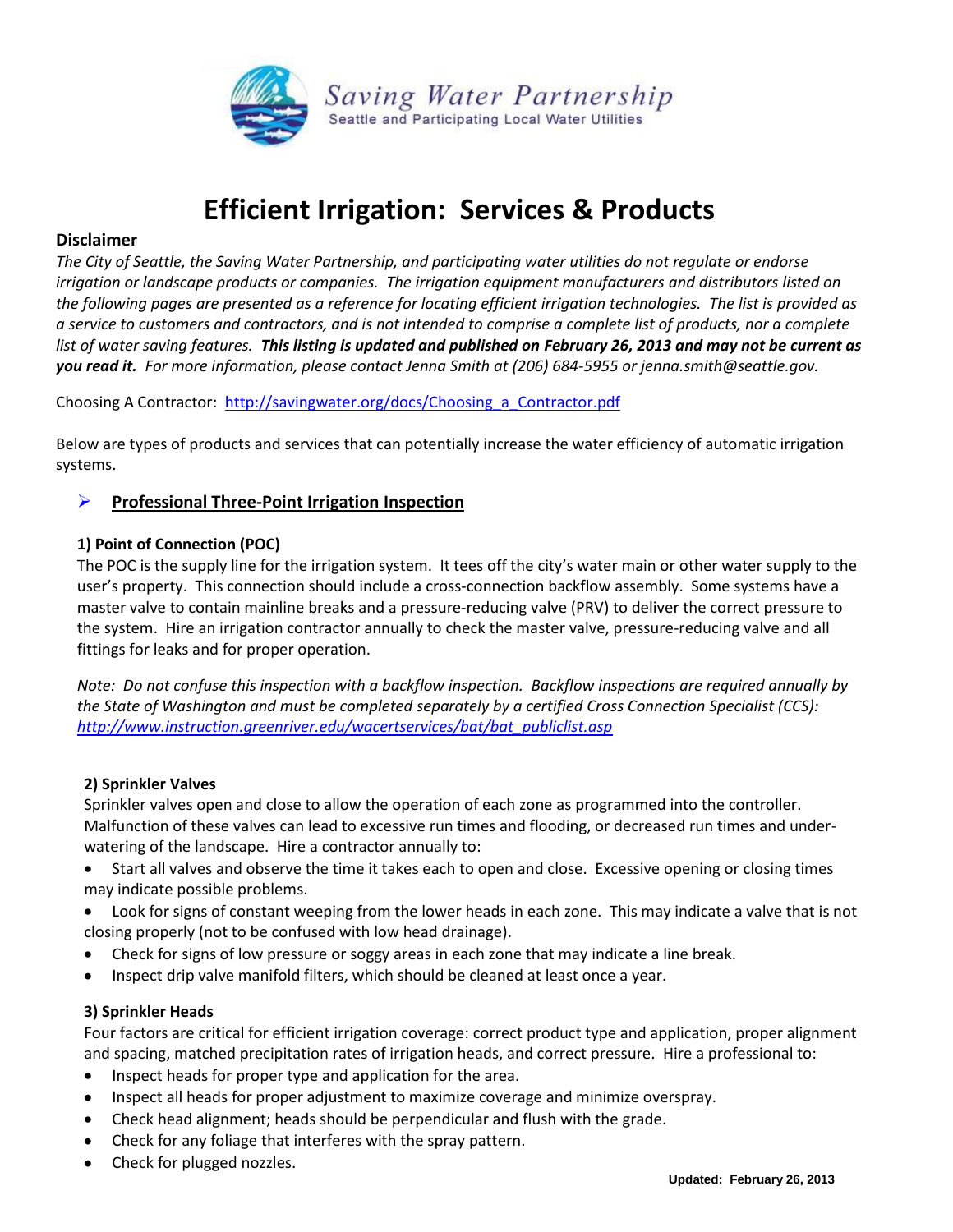- Check for signs of high pressure or misting at the heads during operation.
- Check for low head drainage.

As part of the irrigation inspection, a contractor should identify necessary repairs and possible upgrades needed to ensure that the irrigation system is operating at maximum efficiency.

# **Rain Sensor Specifications**

A rain sensor (or rain switch) catches moisture and prevents the sprinkler system from watering in the rain. The sensor automatically interrupts the watering schedule but returns it to its normal schedule after it dries out. To increase the efficiency of an automatic irrigation system, a rain sensor should:

- Automatically break the circuit to the solenoid valves of the sprinkler system after a rain.
- Have replaceable absorptive disks or an anti-splash catchment system.
- Be adjustable to shut off at different amounts of rainfall.
- Be mounted above ground in an unobstructed location, well suited for gauging rain, and according to the manufacturer's specifications.

#### **Conservation Controller Specifications**

Controllers/Clocks should have the following features to maximize irrigation efficiency:

**Multiple Programs.** This means that the controller is capable of retaining separate watering schedules for differing landscape needs. For example, one program for shrubs and a separate program for lawns. Different programs might also be used for drip zones or slopes.

**Non-Volatile Memory.** This feature protects a system's settings when the power fails and the back-up battery is dead. With a Non-Volatile Memory the watering scheduling program is kept indefinitely and the program is reinstated when the power returns.

**Cycling, Cycle Soak or Stackable Start Times.** This feature allows for slopes or run-off prone areas to be watered in short runtime increments. For example, for an area that needs to be watered for 40 minutes this feature enables programming four cycles of 10 minutes each, providing time for the water to soak in between cycles.

**Water Budgeting or Water Percent Adjust. Sometimes called the Seasonal Adjust key,** this feature allows the user to change runtimes globally and/or by program by a percentage, instead of having to go in and individually changing the station runtimes one at a time. Typically this feature is used in accordance with information collected from local weather stations that calculate how much water plants are using each day. The Irrigation Water Management Society's web site at [www.iwms.org](http://www.iwms.org/) lists the Seattle area Watering Index percentage in either a monthly historical, daily real-time or weekly forecasted amount. The index reflects the changing water needs or plants using solar radiation, wind speed, humidity and temperature.

**Interval or "14 day" Scheduling.** This feature allows for watering in even/odd intervals of every day, every other day, every third day, etc, to easily customize scheduling.

Conservation Controller Models – Check with a local distributor for models that have all of the features outlined in Section C above.

#### **Evapotranspiration (ET) Controllers – "Smart" Controllers**

Smart control technologies fall into two categories based on the source of weather data:

- 1. Real-Time ET Controllers are fed data from off-site weather stations via telephone, wireless, or internet connections;
- 2. Real-Time Stand Alone ET systems have on-site weather monitors.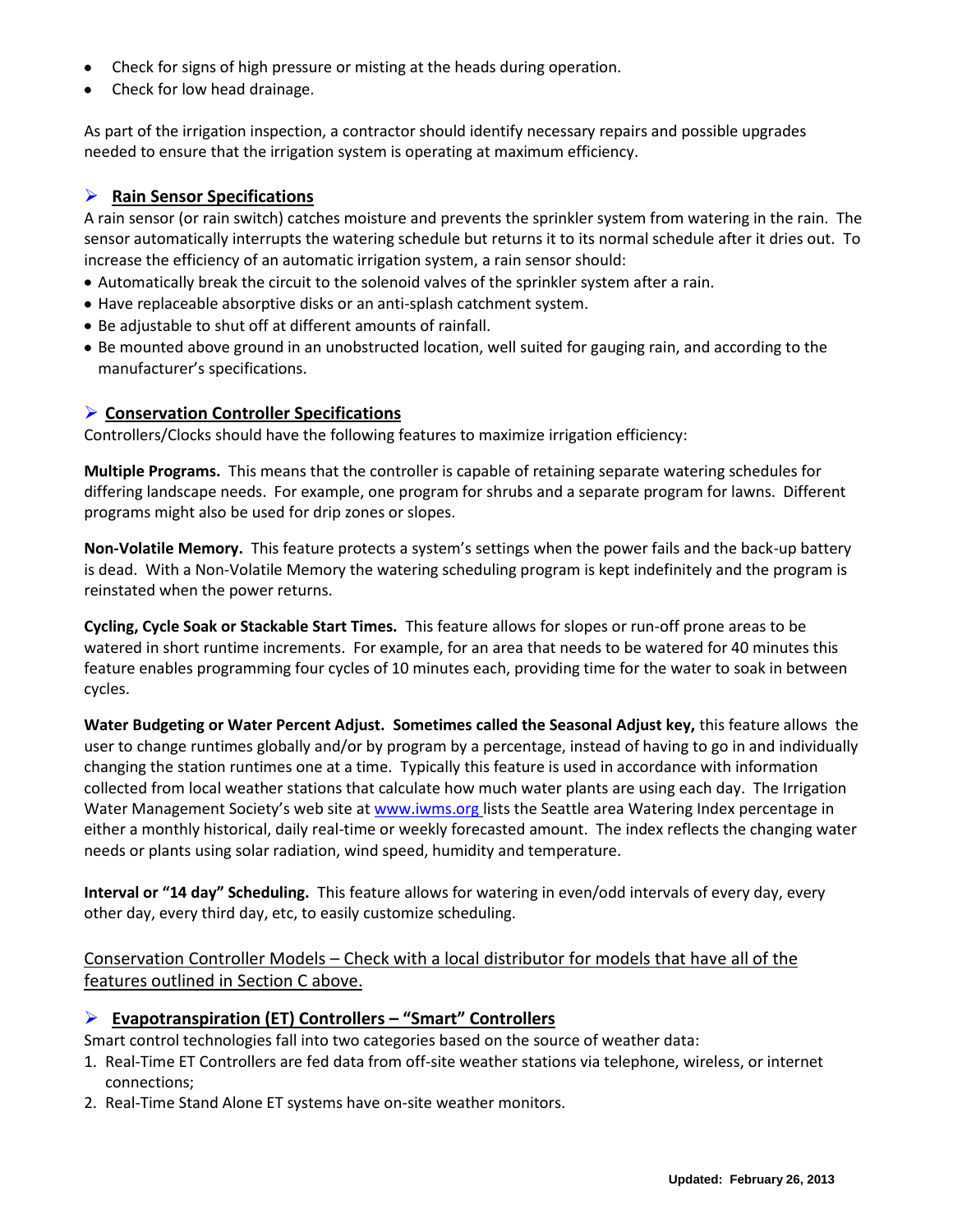Like Conservation Controllers, ET Controllers manage a sprinkler system's watering schedule with multiple start times and programs to customize watering schedules for different landscape areas. ET Controllers have the same features as described under "Conservation Controllers" above. In addition, ET Controllers automatically adjust sprinkler run-times to real-time weather data. For tested models see the list of tested smart Climate-Based controllers and their performance reports at**: <http://www.irrigation.org/SWAT/swat.aspx?id=298>**

# **Soil Moisture Sensor Specifications – "Smart" Controllers**

Soil Moisture Sensors augment Conservation Controllers with real-time data on the moisture available to plants. Because they are in contact with plant root zones, they provide more accurate control than rain sensors alone. Efficient soil moisture systems:

- Automatically break the circuit to the solenoid valves of the sprinkler system
- Have an interface module between the sensor and the controller
- Have the ability to finish an irrigation cycle after activation
- Are adjustable to shut off at different soil moisture levels
- Are installed by a professional trained in soil moisture technology

For qualified models see the list of tested smart Sensor-Based controllers and their performance reports at**: <http://www.irrigation.org/SWAT/swat.aspx?id=298>**

# **Flow Sensors**

A flow sensor, installed with a compatible controller and pressure regulating master valve, will monitor the flow of water through an irrigation system and shut it down in case of major leaks or breaks. A flow sensor should be installed on the mainline with a pulse transmitter (if required) and compatible firmware/software connected to a compatible controller to record flows by zone. High flow conditions should result in the controller closing the master valve or zone valves. A flow sensor should be installed with one master valve and controller with flow monitoring capabilities. The system mainline should be at least 1½" in diameter. The installation should include all wiring from the flow sensor and master valve to the controller. A master valve can be normally open or closed as needed.

# **Pressure Regulating Master Valve**

Master valves with pressure regulators lower the pressure at the POC to acceptable levels, which can result in significant water savings. Master valves should be commercial-grade with a pressure regulator capable of maintaining outlet pressure between 15 and 100 psi on the mainline. The installation should include all wiring from the valve to the controller. The master valve can be normally open or closed as needed. The installation should include onsite adjustment of the regulator to the lowest pressure that still ensures proper system operation.

# **Pressure Regulating Zone Valves**

The purpose of pressure regulating zone valves is to provide the correct pressure and to reduce pressure on zones at sites with excessive psi or excessive psi variations between zones, or sites that have wide psi requirements between zones.

# **Retrofit Pressure Regulators for Zone Valves**

For irrigation systems with existing, commercial-grade master or zone valves that don't have pressure regulators, conversion kits are available. Pressure regulator conversion kits must be compatible with the valve and should regulate outlet pressure between 15 and 100 psi. The installation should include onsite adjustment of the regulator to the lowest pressure that still ensures proper system operation.

# **High Uniformity, Low Precipitation Rate, Multi-Stream Spray Head Rotor Nozzles**

Conventional spray heads with poor distribution uniformity contribute to overwatering. Retrofitting existing spray heads with new, high-uniformity, low precipitation rate, multi-stream spray head rotor nozzles can cut water use by significantly increasing system uniformity. In order to do so, all spray heads in a zone must be